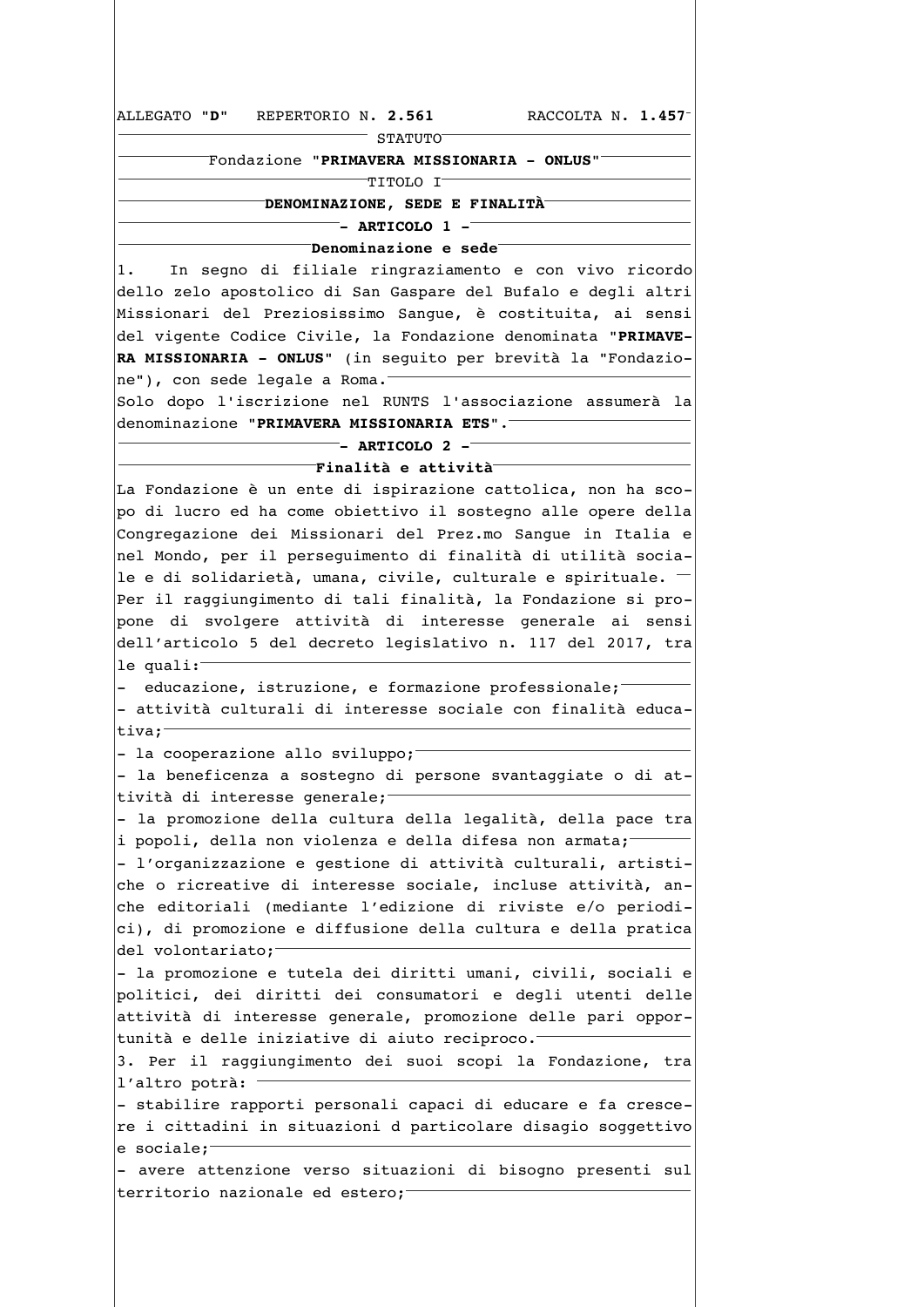- cooperare con i paesi in via di sviluppo e collaborare in Italia e all'estero con Paesi, comunità, gruppi di persone o singoli individui che abbiano necessità di migliorare le loro condizioni di vita, soprattutto per quanto riguarda gli aspetti sanitari connessi al mantenimento dello stato di salute, cura e prevenzione delle malattie, lotta alla fame e alla denutrizione, educazione, diritti umani fondamentali, ambiente e povertà; - collaborare, promuovere azioni in Italia e all'estero a favore di popolazioni o gruppi colpiti da calamità, disastri, epidemie, in particolare nei Paesi in via di sviluppo; - favorire lo studio e la comprensione di culture differenti e l'interscambio tra esse; - organizzare eventi e manifestazioni culturali e formazione sportiva; - programmare servizi ed interventi, organizzare attività culturali e ricreative per tutte le categorie di persone  $swantaggiate;$ - creare e partecipare a progetti interistituzionali e finanziati dalla Comunità europea. Qualsiasi forma di collaborazione che la Fondazione porrà in essere dovrà essere improntata al pieno rispetto della dignità della persona. La Fondazione si propone inoltre, di contribuire alla formazione cristiana di tutti coloro i quali partecipano alle sue opere, che si impegnano a tradurre il comandamento evangelico dell'amore fraterno, nella solidarietà e nella promozione delle opere di misericordia corporale e spirituale. 4. La Fondazione può svolgere anche attività secondarie e strumentali rispetto alle attività di interesse generale sopra indicate e di raccolta fondi, secondo i criteri e nei limiti di cui agli articoli 6 e 7 del decreto legislativo n. 117 del 2017. 5. A tali fini la Fondazione può collaborare, anche in regime convenzionale, con associazioni, enti ed istituzioni, pubblici e privati e potrà aderire ad organismi regionali, nazionali ed internazionali la cui attività sia direttamente rivolta al persequimento di scopi analoghi a quelli della Fondazione stessa. 6. La Fondazione ha come emblema un mappamondo.  $-$ TITOLO II $-$ -PATRIMONIO, RISORSE ED ESERCIZIO SOCIALE-ART. 3 Risorse e patrimonio 1. Per l'adempimento dei suoi compiti, la Fondazione può acquisire le sequenti risorse: - contributi e finanziamenti di soggetti pubblici e privati; $-$ - elargizioni, donazioni, lasciti, liberalità, di soggetti pubblici e privati, nazionali o esteri;-- entrate derivanti dalle attività svolte.<sup>-</sup>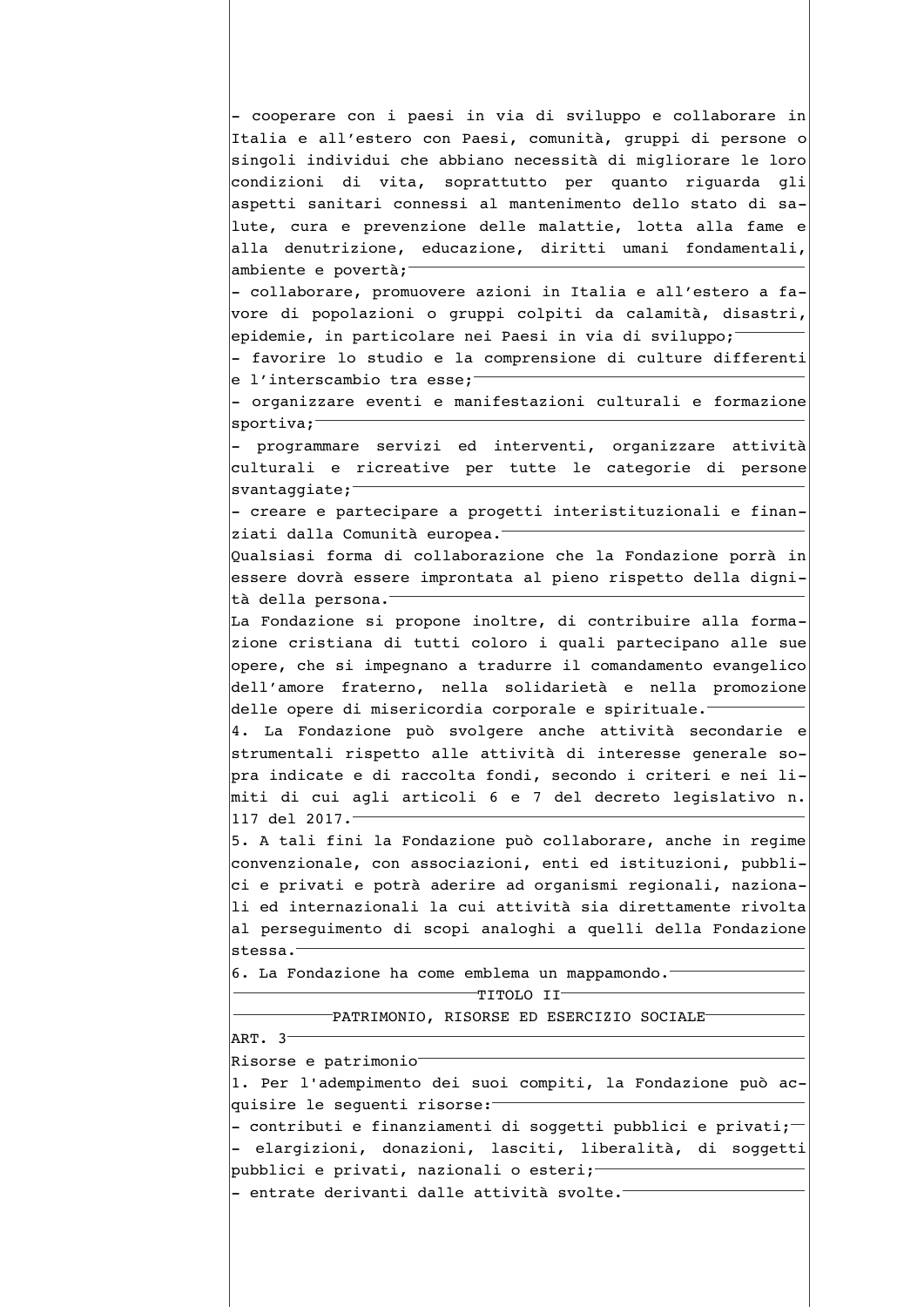2. Il patrimonio della Fondazione è composto da tutti i beni e le attività appartenenti alla Fondazione, e dunque dal Fondo di dotazione, dal Fondo di gestione, dai beni mobili ed immobili che pervengano o perverranno a qualsiasi titolo alla Fondazione, compresi quelli dalla stessa acquistati secondo le norme del presente Statuto, nonché dalla parte di rendita non utilizzata che, con delibera del Consiglio di Amministrazione, può essere destinata ad incrementare il patrimonio. 3. Il patrimonio della Fondazione è vincolato al perseguimento degli scopi statutari.<sup>-</sup> ART. 4 Fondo di dotazione<sup>-</sup>  $\overline{1}$ . Il Fondo di dotazione è costituito dal denaro, dai beni mobili e dalle altre utilità che a tale Fondo siano stati espressamente conferiti in proprietà dal Fondatore in sede di atto costitutivo. Il patrimonio della Fondazione è costituito da un capi- $2.$ tale iniziale di € 50.000,00 (cinquantamila/00), messo a disposizione per le finalità della Fondazione dai Fondatori.<sup>-</sup> ART. 5 Fondo di gestione 1. Il Fondo di gestione della Fondazione è costituito: - dalle rendite e dai proventi derivanti dal patrimonio della Fondazione; - da eventuali donazioni o disposizioni testamentarie, che non siano espressamente destinate al Fondo di dotazione; - da eventuali contributi attribuiti dall'Unione Europea, dallo Stato, da Enti territoriali o da altri Enti pubblici, senza espressa destinazione al Fondo di dotazione; - da contributi del Fondatore destinati dal Consiglio di Am- $\mid$ ministrazione;<sup>-</sup> - dai ricavi delle attività di interesse generale e diverse, ai sensi degli articoli 5 e 6 del decreto legislativo n. 117 del 2017. 2. Il Fondo di gestione deve essere impiegato per il funzionamento della Fondazione e per la realizzazione dei suoi sco $pi.^-$ ART.  $6<sup>-</sup>$ Esercizio finanziario 1. L'esercizio sociale della Fondazione va dal 1º gennaio al 31 dicembre dell'anno solare. 2. Entro quattro mesi dalla chiusura dell'esercizio il Consiglio di Amministrazione approva il bilancio di esercizio formato dallo stato patrimoniale, dal rendiconto finanziario, con l'indicazione dei proventi e degli oneri, e dalla relazione di missione che illustra il bilancio, l'andamento economico e finanziario e le modalità di persequimento delle finalità statutarie.<sup>-</sup> 3. Il Consiglio di Amministrazione approva anche il bilancio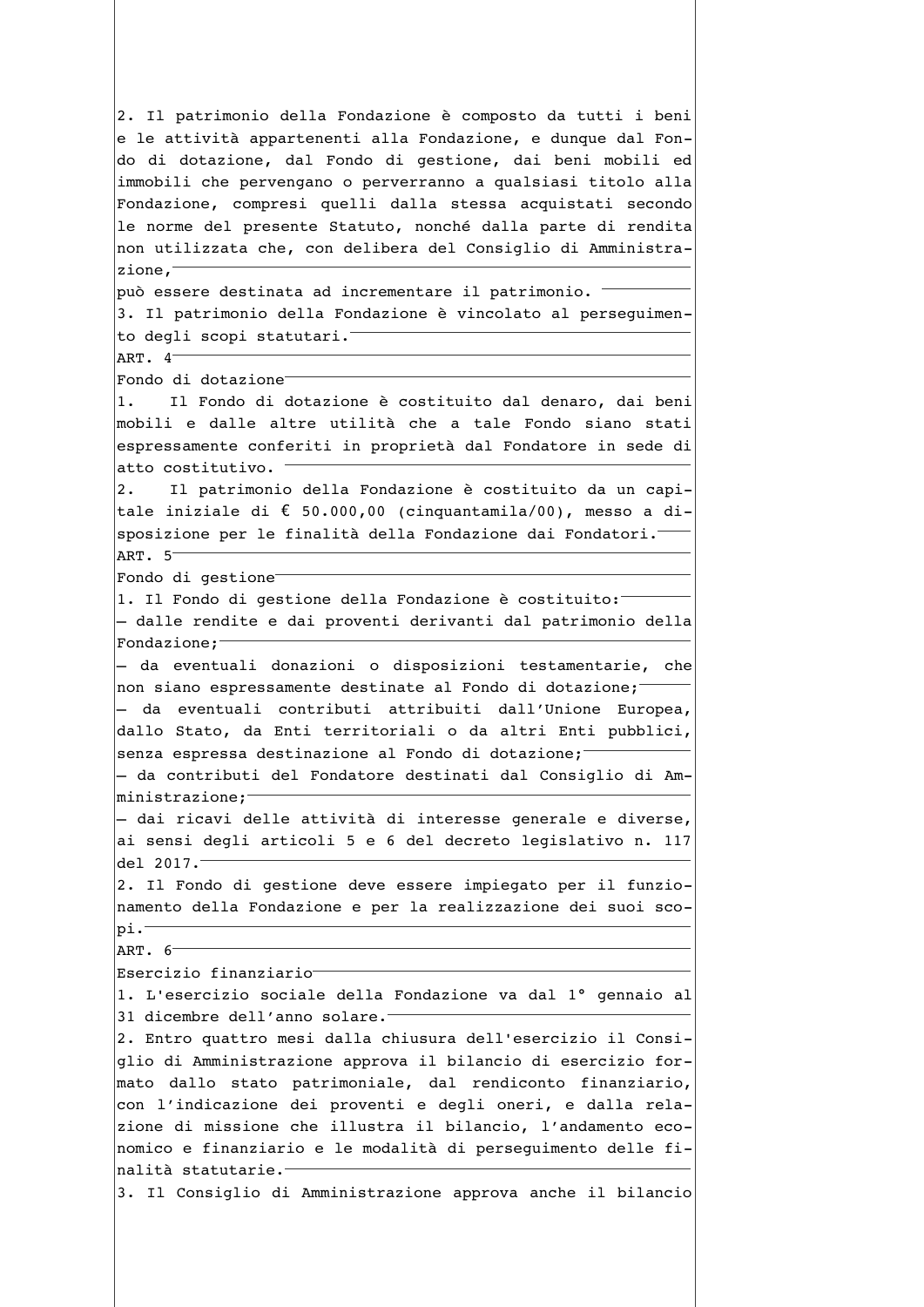sociale della Fondazione, da pubblicare nei modi e con le forme previste dalle norme vigenti. Il bilancio sociale dà atto degli esiti del monitoraggio 4. svolto dall'organo di controllo. 5. È fatto divieto di distribuire, a qualsiasi titolo, ed anche in modo indiretto, utili o avanzi di gestione, nonché fondi, riserve o capitale durante la vita della Fondazione, a meno che la destinazione o la distribuzione siano imposte per legge o siano effettuate a favore di altri enti che per legge, statuto o regolamento fanno parte della medesima e unitaria struttura. 6. Gli eventuali utili o avanzi di gestione devono essere reinvestiti esclusivamente per lo svolgimento delle attività statutarie di interesse generale e di quelle ad esse direttamente connesse.<sup>-</sup> TITOLO III<sup>-</sup>  $\overline{\phantom{a}}$ ORGANI ART. 7 1. Sono organi della Fondazione: - Presidente - Vicepresidente -- Consiglio di Amministrazione<sup>-</sup> - Tesoriere <sup>-</sup> - Segretario - Organo di Controllo<sup>-</sup> - Direttore (o Responsabile)  $^-$ 2. Tutte le cariche sono gratuite. E' ammesso il solo rimborso delle spese effettive sostenute per l'adempimento della carica. ART.  $8^-$ Presidente<sup>-</sup> Il Presidente della Fondazione viene nominato dall'ente fondatore all'atto di costituzione della Fondazione. Successivamente viene nominato dal Consiglio di Amministrazione tra i suoi membri; il suo mandato dura 4 (quattro) anni, rinnovabile fino ad un massimo di altri due mandati consecutivi. Il Presidente potrà anche cessare dalla carica per sua volontaria dimissione e per sopravvenuta incapacità da accertarsi in via medica e da dichiararsi dal Consiglio di Amministrazione o per revoca dell'Ente fondatore per uno dei motivi di cui all'art. 10, comma  $3.7$ Il Presidente del Consiglio di Amministrazione, che è anche Presidente della Fondazione, ha la legale rappresentanza della Fondazione nei confronti dei terzi e in giudizio, con tutti i poteri ad essa relativi, ivi compreso quello di nominare procuratori generali e speciali, determinandone le attribuzioni e i poteri di rappresentanza. 2. In caso di impedimento, il Presidente è sostituito dal Vicepresidente, se nominato.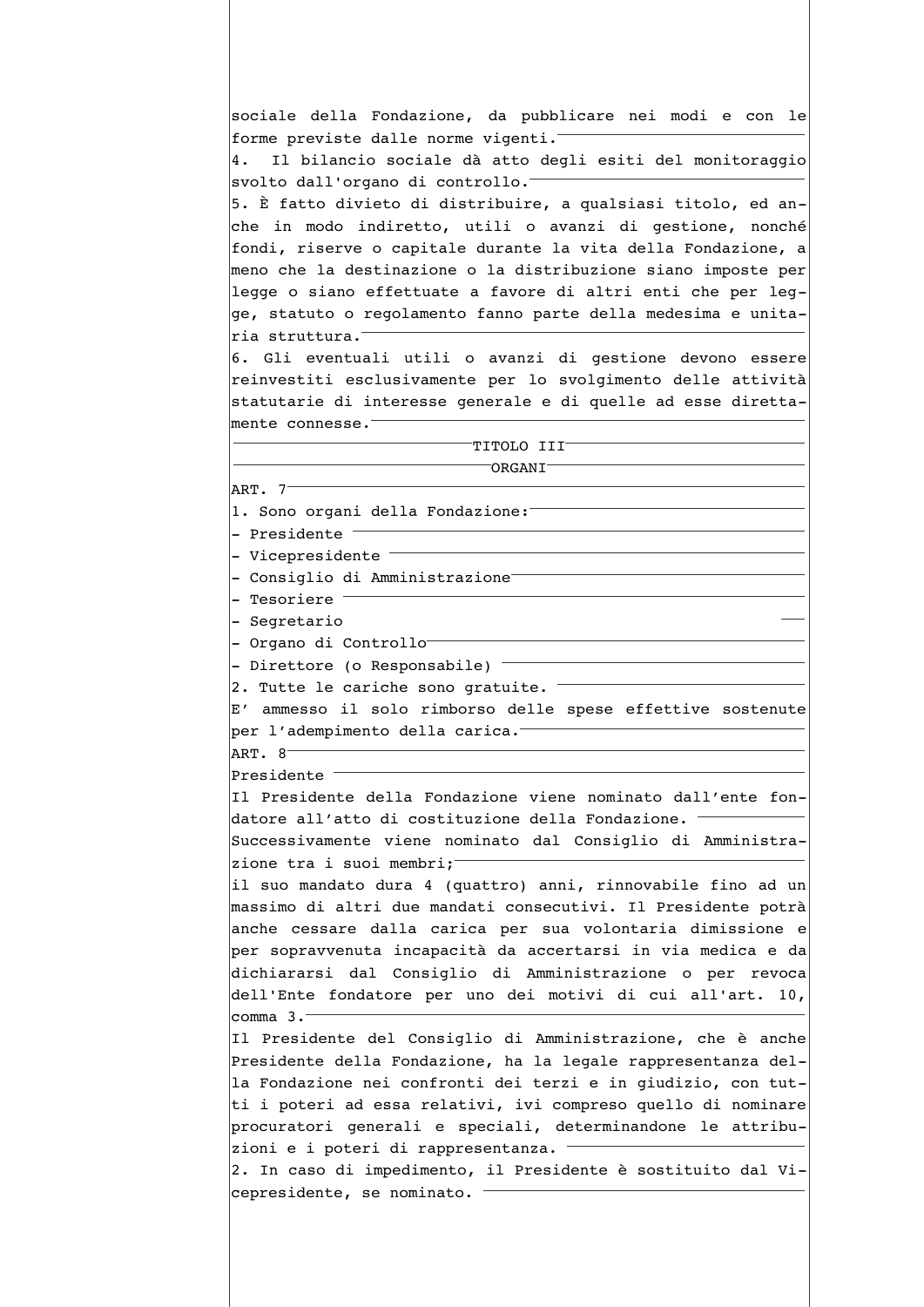3. Ha tutti i poteri di ordinaria e straordinaria amministrazione per operazioni unitarie entro il valore di € 50.000,00  $(cinquantamila/00)$ . Il Presidente fissa annualmente le direttive dell'attività della Fondazione e, coadiuvato dal Segretario, sorveglia il buon andamento della Fondazione, cura l'osservanza dello statuto e l'esecuzione delle delibere del Consiglio di Amministrazione.<sup>-</sup> In particolare: - convoca e presiede il Consiglio di Amministrazione, indicandone l'ordine del giorno; - cura l'esecuzione delle deliberazioni del Consiglio di Amministrazione e tutti i rapporti con i terzi; - promuove l'attività fondazionale e il raggiungimento degli  $scopi sociali;$ - decide sugli investimenti patrimoniali, previa delibera del Consiglio di Amministrazione; - cura le pubbliche relazioni; - partecipa a bandi di gara, previa delibera del Consiglio di Amministrazione; - cura la corretta gestione amministrativa della Fondazione, l'osservanza dello Statuto e ne promuove la modifica ove lo ritenga opportuno; - nomina l'Organo di Controllo, previa delibera del Consiglio di Amministrazione; - può delegare alcune funzioni a membri del Consiglio di Amministrazione;<sup>-</sup> - svolge ogni ulteriore compito ad esso affidato dal presente Statuto. ART.  $9^-$ Il Vicepresidente 1. Il Vicepresidente è nominato dal Consiglio di Amministrazione, tra uno dei suoi membri e potrà essere revocato dall'ente fondatore per uno dei motivi di cui al precedente art. 10, comma 3. 2. Collabora con Presidente, secondo le direttive dello stesso, per la conduzione ordinaria della Fondazione. 3. Sostituisce, in caso di assenza o impedimento, il Presidente. 4. Si applicano per il Vicepresidente, le norme contenute nel comma 3 dell'art. 10 del presente Statuto. ART. 10 Il Consiglio di Amministrazione<sup>-</sup> 1. Il Consiglio di Amministrazione è composto da 6 (sei) membri (incluso il Presidente) e da essi possono essere revocati per uno dei motivi di cui al precedente art. 10, comma 3. I membri del Consiglio di Amministrazione sono nominati dall'Ente Fondatore e da esso possono essere revocati per uno dei motivi di cui al precedente articolo 10, comma 3.-2. I Consiglieri di Amministrazione restano in carica quattro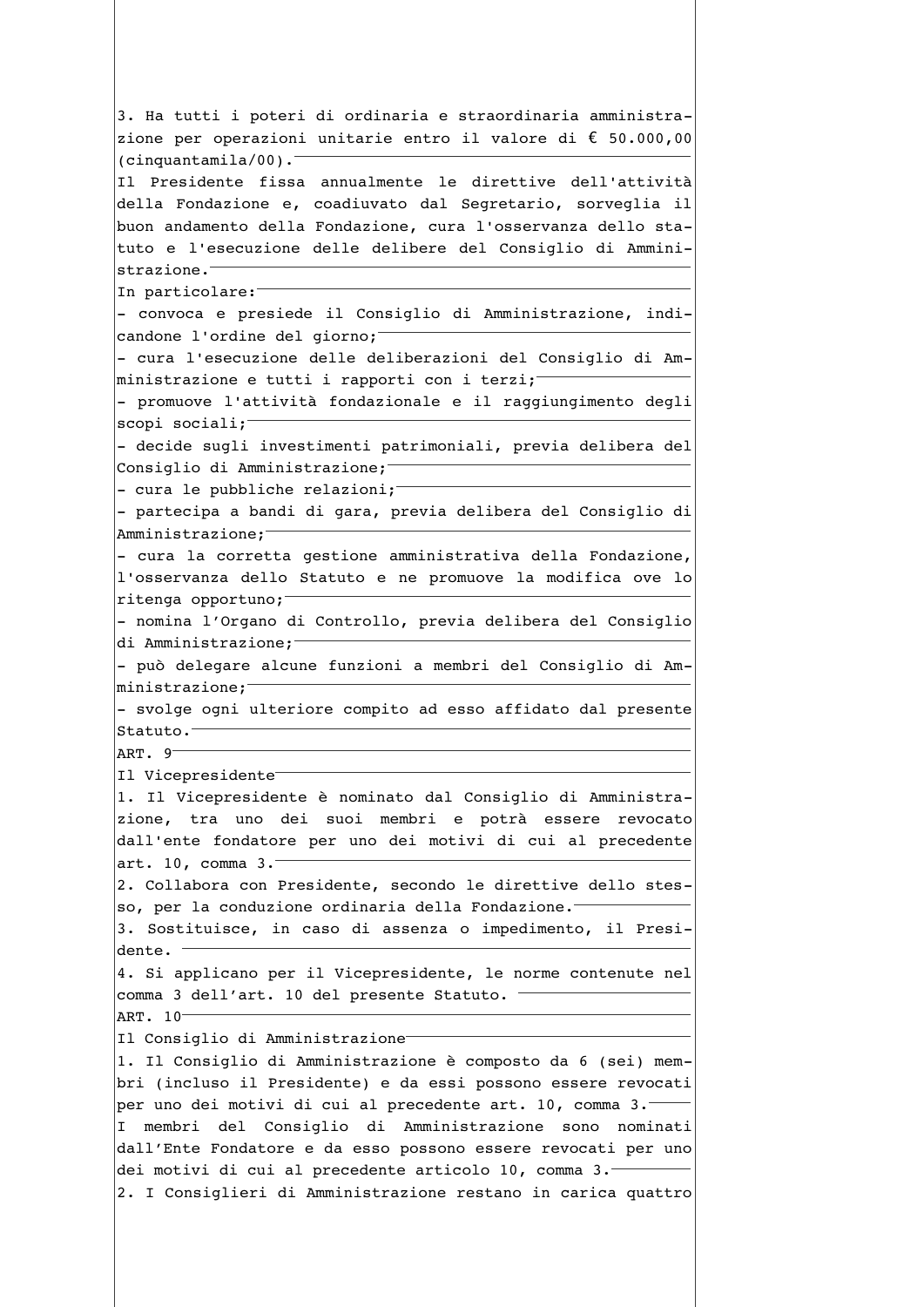```
anni e sono rieleggibili
3. I Consiglieri di Amministrazione cessano dalla carica si-
multaneamente (ad eccezione del Presidente), indipendentemen-
te dalla data del loro insediamento.
Rappresentano cause di decadenza dalla carica:
- sopravvenute condizioni di incompatibilità;
- trovarsi nelle condizioni previste dall'art. 2382 del Codi-
ce Civile.
Sono cause di esclusione:
- il mancato rispetto di norme statutarie e/o regolamenti;
- il compimento di atti che arrechino danno al patrimonio od
al buon nome della Fondazione.
L'esclusione è deliberata dal Consiglio di Amministrazione a
scrutinio segreto ed a maggioranza assoluta, su iniziativa di
chiunque.
4. Nel caso in cui venga meno, per qualsiasi ragione, uno dei
Consiglieri la cooptazione del sostituto sarà effettuata dal
Consiglio di Amministrazione su candidatura dell'ente Fonda-
tore.
Il Consigliere di Amministrazione così nominato resta in ca-
rica fino allo scadere della carica degli altri Consiglieri.
5. Il Consiglio di Amministrazione ha tutti i poteri per
l'Amministrazione ordinaria e straordinaria della Fondazione.
In particolare, provvede a:
- deliberare eventuale incremento del patrimonio;
- deliberare destinazione risorse al fondo di dotazione e
contributi al fondo di gestione;
- approvare il conto consuntivo annuale, il bilancio preven-
tivo annuale, anche quello sociale e la relazione accompagna-
toria e finanziaria;<sup>-</sup>
- deliberare sull'accettazione di elargizioni, donazioni, le-
gati, eredità e lasciti nonché sull'acquisto e la vendita di
immobili, e sulla destinazione degli stessi ovvero delle som-
me ricavate, nel rispetto dei limiti di cui al presente Sta-
tuto:
- individuare le aree di attività della Fondazione;
- nominare il Presidente, previa approvazione dell'Ente fon-
\vertdatore;^{-}- nominare il Vicepresidente, previa approvazione dell'Ente
fondatore;
- nominare il Tesoriere, previa approvazione dell'Ente Fonda-
tore;
- nominare il Segretario della Fondazione determinandone com-
piti, qualifica e natura dell'incarico, previa approvazione
dell'Ente fondatore;
- eleggere un Collegio di Probiviri ove necessario;
- nominare il Direttore ed eventuali Responsabili previa ap-
provazione dell'Ente fondatore;
- deliberare, con il voto favorevole della maggioranza di due
terzi dei membri, le modifiche dallo Statuto;
```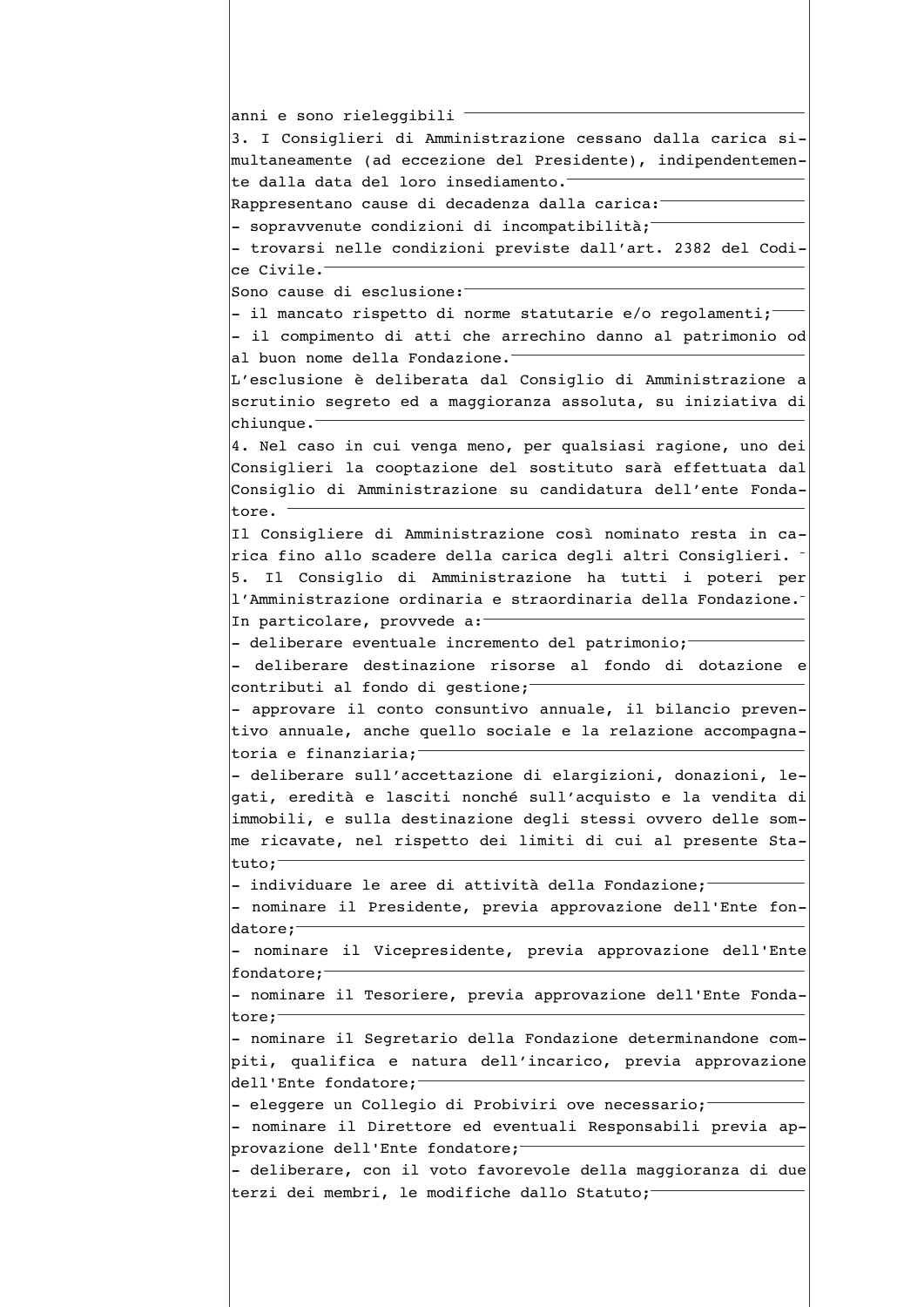- conferire speciali incarichi a singoli Consiglieri, anche con facoltà di delega, fissandone le attribuzioni e delegare a gruppi di lavoro lo studio di problemi specialistici; - deliberare sull'attività e le iniziative della Fondazione e sulla eventuale collaborazione con altri Enti; - deliberare, con il voto favorevole della maggioranza di due terzi dei membri, lo scioglimento dell'Ente e la devoluzione del patrimonio ai sensi del presente Statuto; - svolgere ogni ulteriore compito ad esso affidato dal presente Statuto. 6. Le deliberazioni riguardanti, il programma di attività, l'approvazione del bilancio, le modificazioni statutarie, nonché lo scioglimento della Fondazione e la devoluzione del suo patrimonio potranno essere adottate validamente unicamente con il voto favorevole dei due terzi di tutti i componenti il Consiglio di Amministrazione. 7. Il Consiglio di Amministrazione si riunisce presso la sede della Fondazione o anche altrove purché in Italia, su convocazione del Presidente e sarà validamente costituito quando siano presenti almeno la maggioranza dei Consiglieri in cari $ca.$ La convocazione è obbligatoria laddove richiesta da almeno un terzo dei componenti il Consiglio. 8. L'avviso di convocazione, contenente l'indicazione delle materie da trattare e del luogo, della data e dell'ora dell'adunanza, può essere trasmesso con qualsiasi mezzo, anche telematico, idoneo ad assicurare la prova dell'avvenuto ricevimento e deve essere inviato almeno tre giorni prima della riunione. In caso di urgenza tale termine può essere ridotto a due. 9. L'andamento della riunione e le delibere assunte dovranno risultare dal verbale steso dal Segretario, firmato dal Presidente e dal Segretario e riportato nell'apposito libro. È ammessa la possibilità per i partecipanti al Consiglio di Amministrazione di intervenire a distanza mediante l'utilizzo di sistemi di audio o audio/video conferenza. 10. Il Consiglio di Amministrazione delibera a maggioranza dei presenti, salve le diverse maggioranze previste dal presente Statuto. In caso di parità prevale il voto del Presidente. Le delibere devono essere assunte con voto palese. ART. 11-Il Tesoriere<sup>-</sup> Il Tesoriere è delegato dal Presidente, con nomina formale del Consiglio di Amministrazione, per la gestione della cassa e ne tiene la contabilità, con facoltà di riscuotere somme e valore, effettuare pagamenti, rilasciare quietanze, provvedere ad operazioni bancarie attive e passive. Ha il compito di tenere e aggiornare i libri contabili e di predisporre il bilancio della Fondazione.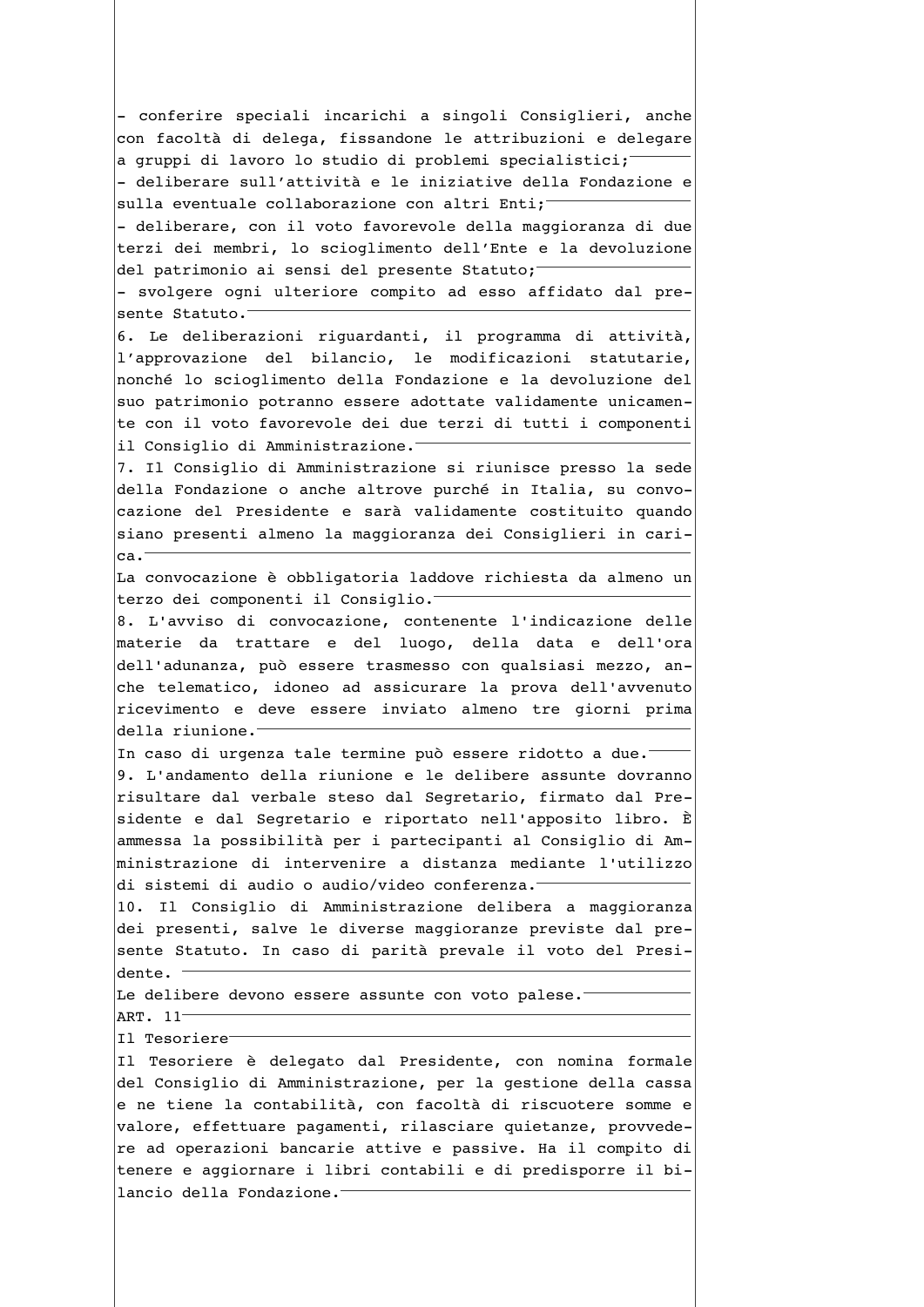Tale carica può essere revocata dall'Ente fondatore per uno dei motivi di cui al precedente art. 10, comma 3. ART. 12 Il Segretario 1. Il Segretario è nominato formalmente dal Consiglio di Amministrazione e può essere revocato dall'Ente fondatore per uno dei motivi di cui al precedente art. 10, comma 3. Tra le funzioni del Segretario rientra sempre l'attività di coordinamento generale della Fondazione, di raccordo tra il Consiglio di Amministrazione e gli altri organi statutari, nonché di supporto alle competenze del Presidente e del Consiglio di Amministrazione. 2. Il Segretario organizza le riunioni del consiglio di Amministrazione, partecipa alle sedute degli organi statutari e ne redige i verbali. 3. E' responsabile dell'esecuzione delle disposizioni emanate dal Presidente e collabora con il Presidente e con il Consiglio d'amministrazione nello svolgimento delle attività amministrative ed economiche della Fondazione. Compila e tiene aggiornato il libro dei verbali del Consiglio di Amministrazione. ART. 13 Organo di controllo 1. La Fondazione è dotata di un Organo di Controllo monocratico nominato dal Presidente e scelto tra le categorie di soggetti di cui all'art. 2397, secondo comma, c.c. Al componente dell'Organo di Controllo si applica l'art. 2399  $c.c.$ 2. L'organo di Controllo vigila sull'osservanza della legge e dello Statuto e sul rispetto dei principi di corretta amministrazione, anche con riferimento alle disposizione del D.Lqs. 8 giugno 2001 n. 231, qualora applicabili, nonchè sull'adeguatezza dell'assetto organizzativo, amministrativo e contabile e sul suo concreto funzionamento. Esso può esercitare inoltre, al superamento dei limiti di cui all'art. 31, comma 1, del D.Lgs. 3 luglio 2017 n. 117, la revisione legale dei conti. Intal caso l'organo di controllo è costituito da un revisore legale iscritto nell'apposito registro. 3. L'organo di controllo esercita inoltre compiti di monitoraggio dell'osservanza delle finalità civiche, solidaristiche e di utilità sociale, avuto particolare riguardo alle disposizioni di cui agli articoli 5, 6, 7 e 8 del D.Lgs. 3 luglio 2017 n. 117, ed attesta che il bilancio sociale sia stato redatto in conformità alle linee guida di cui all'articolo 14 del citato Decreto Legislativo. 4. Il componente dell'organo di controllo può in qualsiasi momento procedere ad atti di ispezione e di controllo, e a tal fine, può chiedere agli amministratori notizie sull'andamento delle operazioni sociali o su determinati affari.<sup>-</sup> 5. Il componente dell'Organo di Controllo dura in carica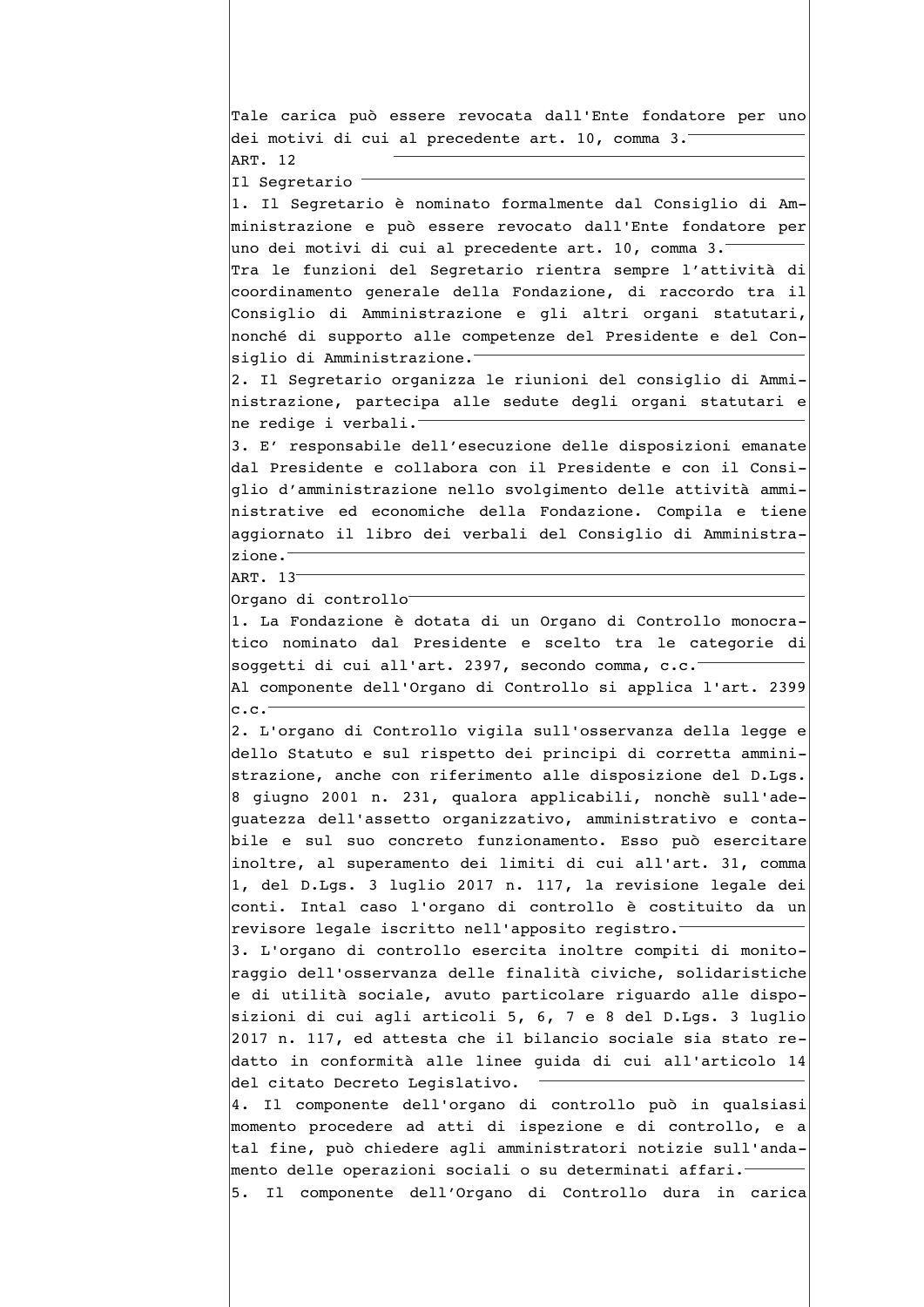quattro anni ed è rieleggibile. Decade dalla nomina qualora non assista, senza giustificato motivo, a più di due riunioni consecutive del Consiglio di Amministrazione. ART. 14 I Probiviri Il Consiglio di Amministrazione, qualora lo ritenga opportuno, può eleggere un Collegio di Probiviri, in numero massimo di tre, cui demandare, con atto ad hoc e secondo modalità da stabilirsi, la vigilanza su una o più attività della Fondazione e la risoluzione delle controversie che dovessero insorgere. Le deliberazioni dei Probiviri sono inappellabili. ART. 15 Il Direttore (Responsabile)<sup>-</sup> Il Consiglio di Amministrazione può nominare anche tra i suoi membri un Direttore o più Responsabili per il coordinamento delle attività della Fondazione comprendenti l'organizzazione del lavoro, la direzione editoriale delle stampe e delle pubblicazioni, le attività di comunicazione e di raccolta fondi, secondo le linee direttive indicate dal Presidente e dal Consiglio di Amministrazione. Tali cariche possono essere revocate dall'ente fondatore per uno dei motivi di cui al precedente art. 10, comma 3. ART. 16-Dipendenti, collaboratori e volontari-1. La Fondazione può assumere dipendenti e utilizzare collaboratori esterni stipulando contratti in osservanza delle leggi vigenti in materia, assicurandoli contro malattie, infortunio e responsabilità civile verso terzi.<sup>-</sup> 2. La Fondazione può collaborare con volontari che prestino il proprio servizio presso le sue attività. -TITOLO IV- $\overline{\phantom{x}}$ ESTINZIONE E NORMA DI RINVIO $\overline{\phantom{x}}$ ART. 17-Estinzione<sup>-</sup> 1. La Fondazione si estingue secondo le modalità di cui all'articolo 27 del Codice civile: a) quando il patrimonio è divenuto insufficiente rispetto agli scopi:b) per le altre cause di cui all'articolo 27 del Codice civi $le.$ 2. In caso di estinzione della Fondazione per qualunque causa, il patrimonio verrà devoluto (previa nomina di uno o più liquidatori), con deliberazione del Consiglio di Amministrazione, ad altro Ente del Terzo settore, operante per il raggiungimento di scopi analoghi a quelli istituzionali, sentito il parere dell'Ufficio di cui all'articolo 45, comma 1 del decreto legislativo n. 117 del 2017. Sono ammesse, in ogni caso, altre diverse destinazioni dei beni residui se imposte dalla legge.<sup>-</sup> 3. La Fondazione, sentito il Fondatore ed a seguito di parere